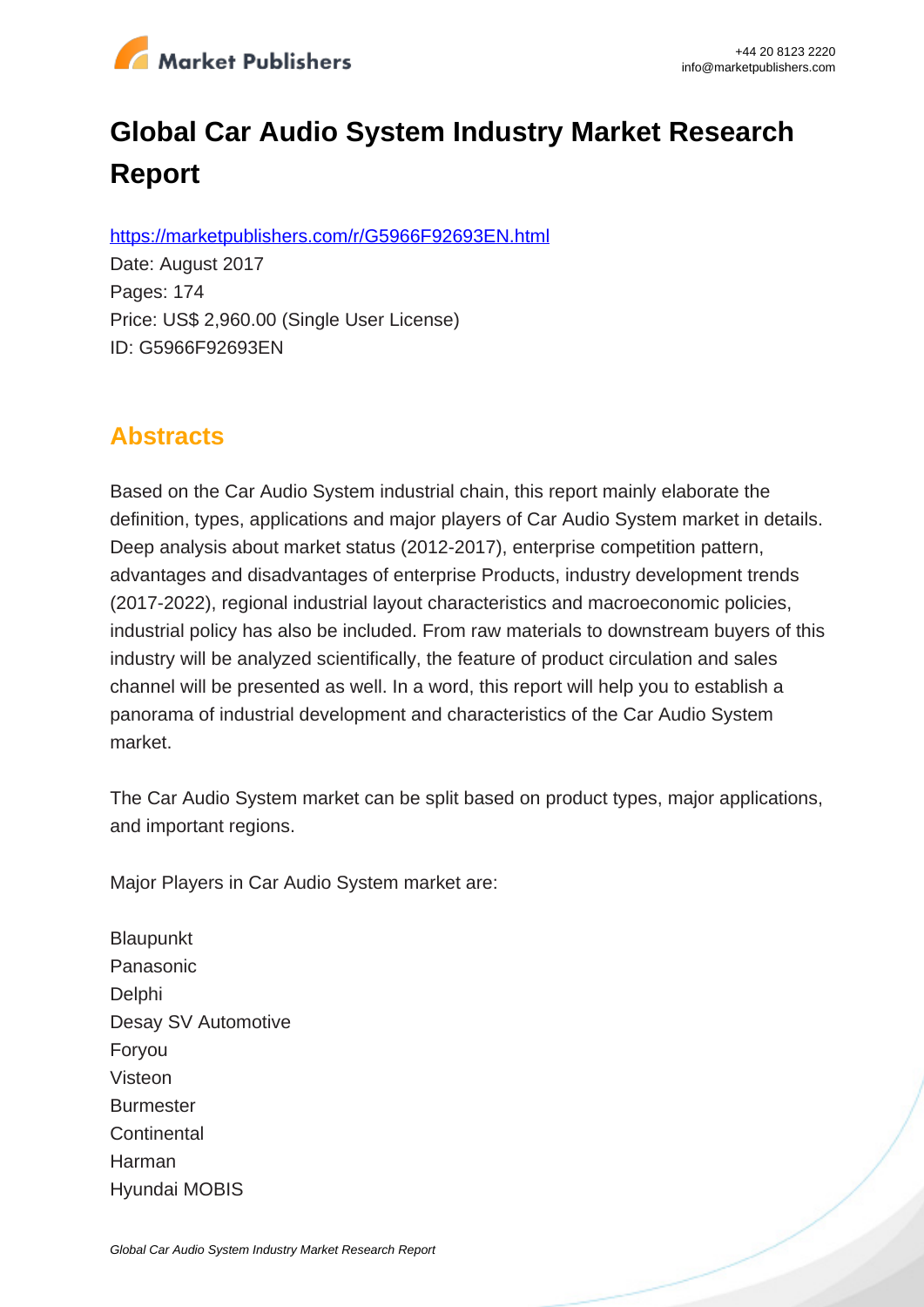

Sony **Clarion** Focal Hangsheng Electronic Alpine **Garmin** JL Audio Bower & Wilkins Fujitsu Ten BOSE E-LEAD Electronic Pioneer Denso Dynaudio

Major Regions play vital role in Car Audio System market are:

North America Europe China Japan Middle East & Africa India South America **Others** 

Most important types of Car Audio System products covered in this report are:

Audio Low Display Audio

Most widely used downstream fields of Car Audio System market covered in this report are:

Passenger Vehicle Commercial Vehicle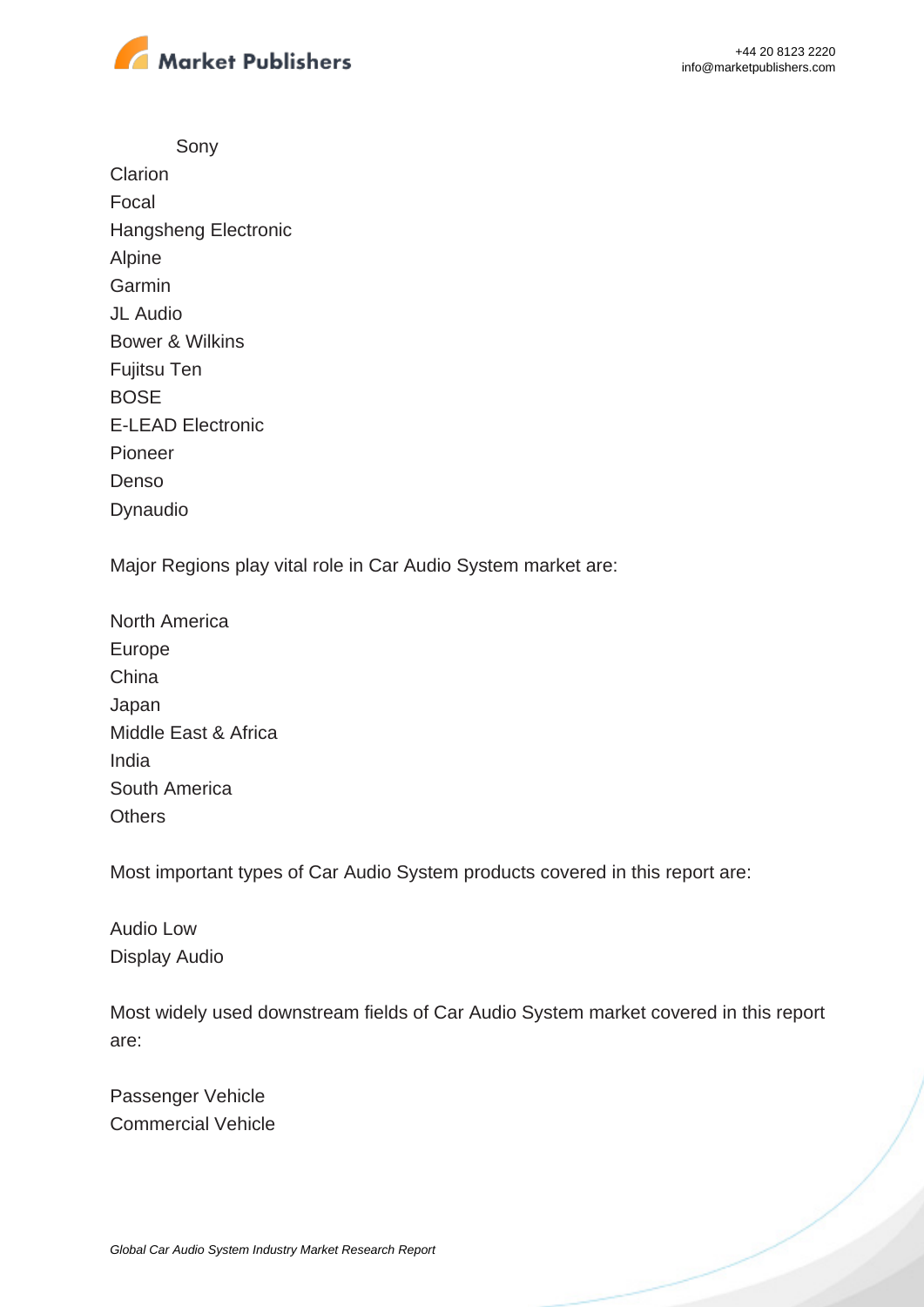

# **Contents**

#### **1 CAR AUDIO SYSTEM INTRODUCTION AND MARKET OVERVIEW**

- 1.1 Objectives of the Study
- 1.2 Definition of Car Audio System
- 1.3 Car Audio System Market Scope and Market Size Estimation
- 1.3.1 Market Concentration Ratio and Market Maturity Analysis
- 1.3.2 Global Car Audio System Value (\$) and Growth Rate from 2012-2022
- 1.4 Market Segmentation
- 1.4.1 Types of Car Audio System
- 1.4.2 Applications of Car Audio System
- 1.4.3 Research Regions

 1.4.3.1 North America Car Audio System Production Value (\$) and Growth Rate (2012-2017)

- 1.4.3.2 Europe Car Audio System Production Value (\$) and Growth Rate (2012-2017)
- 1.4.3.3 China Car Audio System Production Value (\$) and Growth Rate (2012-2017)
- 1.4.3.4 Japan Car Audio System Production Value (\$) and Growth Rate (2012-2017)

 1.4.3.5 Middle East & Africa Car Audio System Production Value (\$) and Growth Rate (2012-2017)

1.4.3.6 India Car Audio System Production Value (\$) and Growth Rate (2012-2017)

 1.4.3.7 South America Car Audio System Production Value (\$) and Growth Rate (2012-2017)

- 1.5 Market Dynamics
	- 1.5.1 Drivers
	- 1.5.1.1 Emerging Countries of Car Audio System
	- 1.5.1.2 Growing Market of Car Audio System
	- 1.5.2 Limitations
	- 1.5.3 Opportunities
- 1.6 Industry News and Policies by Regions
	- 1.6.1 Industry News
	- 1.6.2 Industry Policies

#### **2 INDUSTRY CHAIN ANALYSIS**

2.1 Upstream Raw Material Suppliers of Car Audio System Analysis

2.2 Major Players of Car Audio System

 2.2.1 Major Players Manufacturing Base and Market Share of Car Audio System in 2016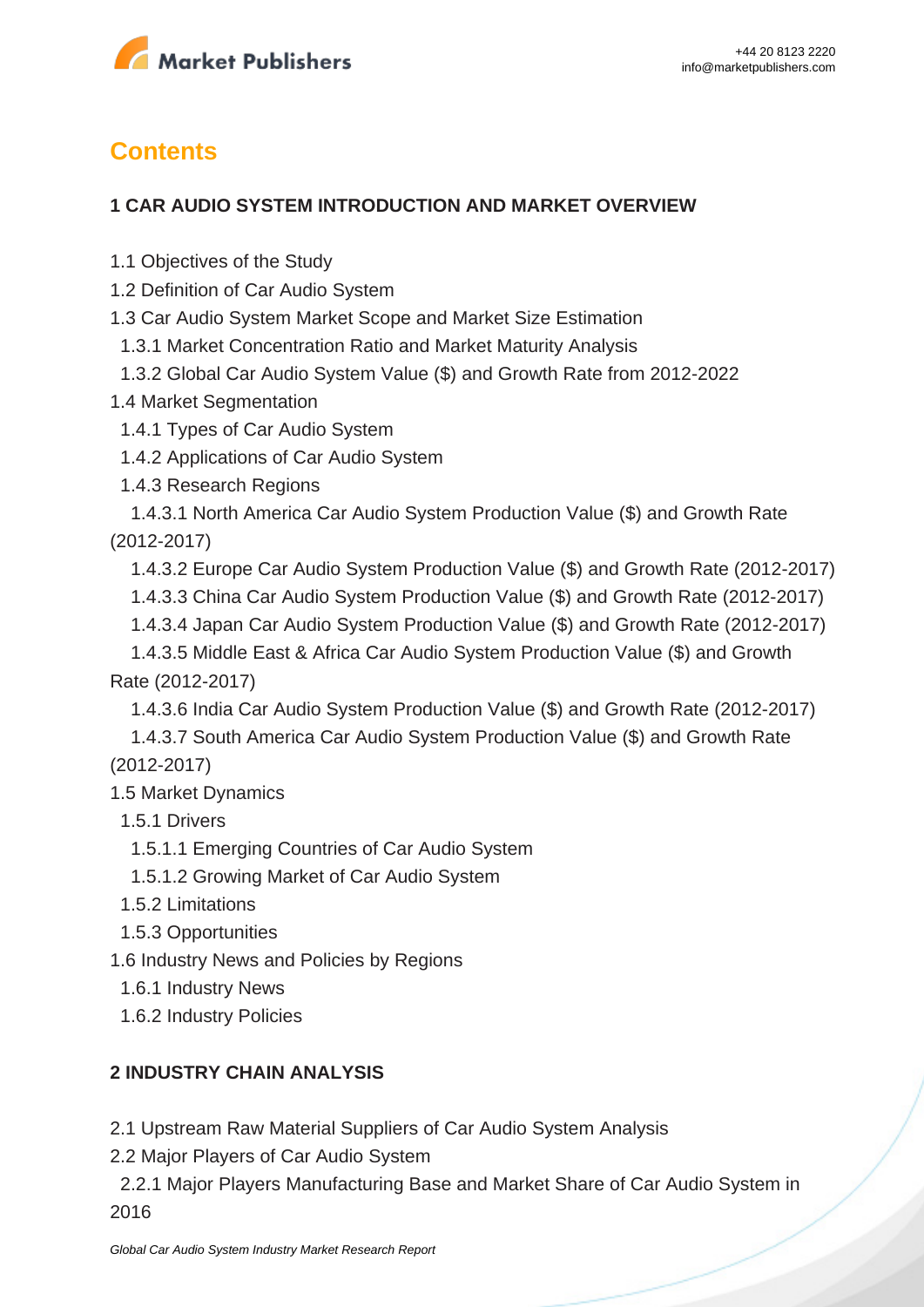

- 2.2.2 Major Players Product Types in 2016
- 2.3 Car Audio System Manufacturing Cost Structure Analysis
- 2.3.1 Production Process Analysis
- 2.3.2 Manufacturing Cost Structure of Car Audio System
- 2.3.3 Raw Material Cost of Car Audio System
- 2.3.4 Labor Cost of Car Audio System
- 2.4 Market Channel Analysis of Car Audio System
- 2.5 Major Downstream Buyers of Car Audio System Analysis

## **3 GLOBAL CAR AUDIO SYSTEM MARKET, BY TYPE**

- 3.1 Analysis of Market Status and Feature by Type
- 3.2 Global Car Audio System Value (\$) and Market Share by Type (2012-2017)
- 3.3 Global Car Audio System Production and Market Share by Type (2012-2017)
- 3.4 Global Car Audio System Value (\$) and Growth Rate by Type (2012-2017)
- 3.5 Global Car Audio System Price Analysis by Type (2012-2017)

## **4 CAR AUDIO SYSTEM MARKET, BY APPLICATION**

- 4.1 Downstream Market Overview
- 4.2 Global Car Audio System Consumption and Market Share by Application (2012-2017)
- 4.3 Downstream Buyers by Application
- 4.4 Global Car Audio System Consumption and Growth Rate by Application (2012-2017)

# **5 GLOBAL CAR AUDIO SYSTEM PRODUCTION, VALUE (\$) BY REGION (2012-2017)**

5.1 Global Car Audio System Value (\$) and Market Share by Region (2012-2017)

5.2 Global Car Audio System Production and Market Share by Region (2012-2017)

5.3 Global Car Audio System Production, Value (\$), Price and Gross Margin (2012-2017)

5.4 North America Car Audio System Production, Value (\$), Price and Gross Margin (2012-2017)

5.5 Europe Car Audio System Production, Value (\$), Price and Gross Margin (2012-2017)

5.6 China Car Audio System Production, Value (\$), Price and Gross Margin (2012-2017)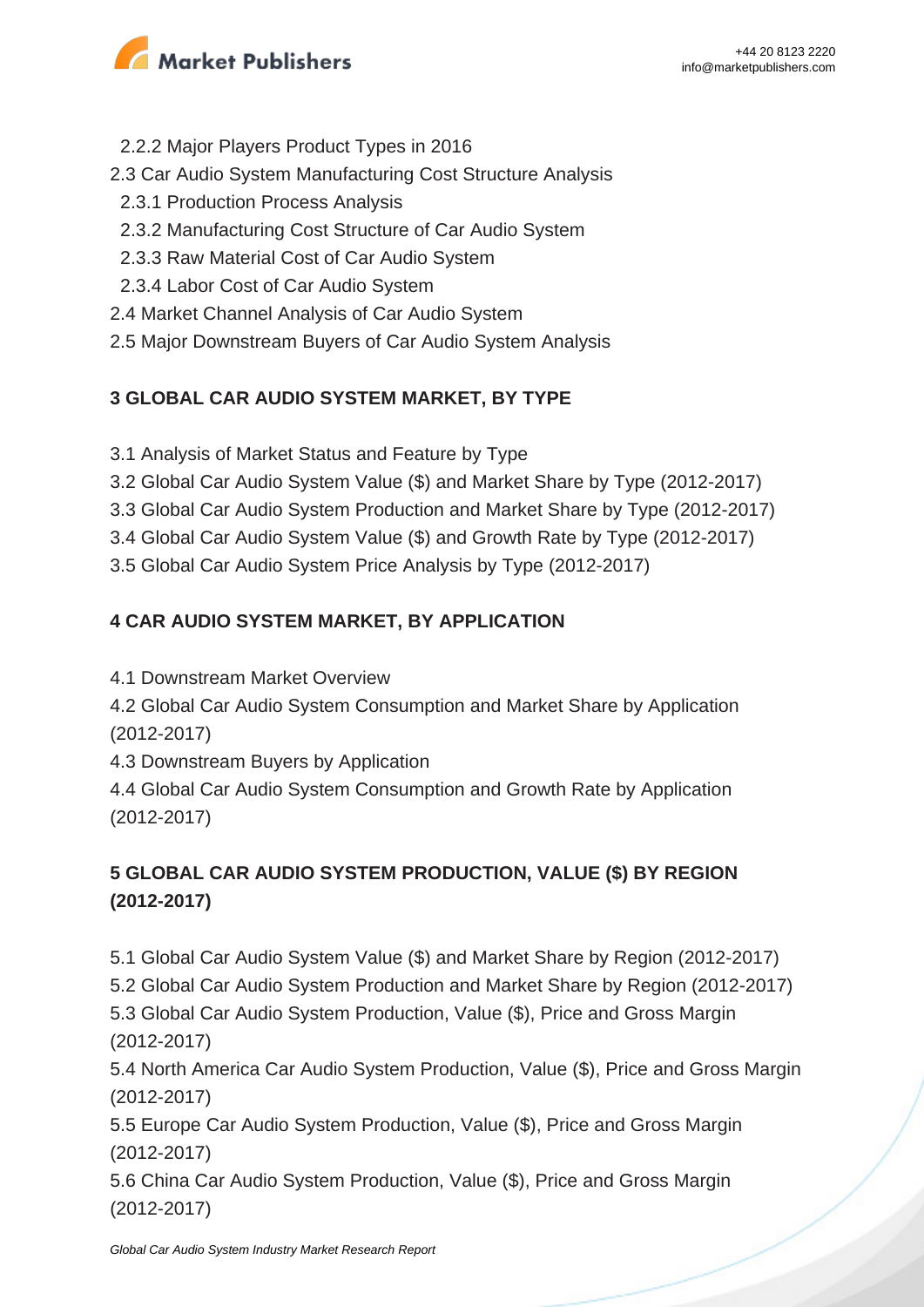

5.7 Japan Car Audio System Production, Value (\$), Price and Gross Margin (2012-2017)

5.8 Middle East & Africa Car Audio System Production, Value (\$), Price and Gross Margin (2012-2017)

5.9 India Car Audio System Production, Value (\$), Price and Gross Margin (2012-2017) 5.10 South America Car Audio System Production, Value (\$), Price and Gross Margin (2012-2017)

# **6 GLOBAL CAR AUDIO SYSTEM PRODUCTION, CONSUMPTION, EXPORT, IMPORT BY REGIONS (2012-2017)**

6.1 Global Car Audio System Consumption by Regions (2012-2017)

6.2 North America Car Audio System Production, Consumption, Export, Import (2012-2017)

6.3 Europe Car Audio System Production, Consumption, Export, Import (2012-2017) 6.4 China Car Audio System Production, Consumption, Export, Import (2012-2017) 6.5 Japan Car Audio System Production, Consumption, Export, Import (2012-2017) 6.6 Middle East & Africa Car Audio System Production, Consumption, Export, Import (2012-2017)

6.7 India Car Audio System Production, Consumption, Export, Import (2012-2017) 6.8 South America Car Audio System Production, Consumption, Export, Import (2012-2017)

# **7 GLOBAL CAR AUDIO SYSTEM MARKET STATUS AND SWOT ANALYSIS BY REGIONS**

7.1 North America Car Audio System Market Status and SWOT Analysis

7.2 Europe Car Audio System Market Status and SWOT Analysis

7.3 China Car Audio System Market Status and SWOT Analysis

7.4 Japan Car Audio System Market Status and SWOT Analysis

7.5 Middle East & Africa Car Audio System Market Status and SWOT Analysis

7.6 India Car Audio System Market Status and SWOT Analysis

7.7 South America Car Audio System Market Status and SWOT Analysis

### **8 COMPETITIVE LANDSCAPE**

8.1 Competitive Profile

8.2 Blaupunkt

8.2.1 Company Profiles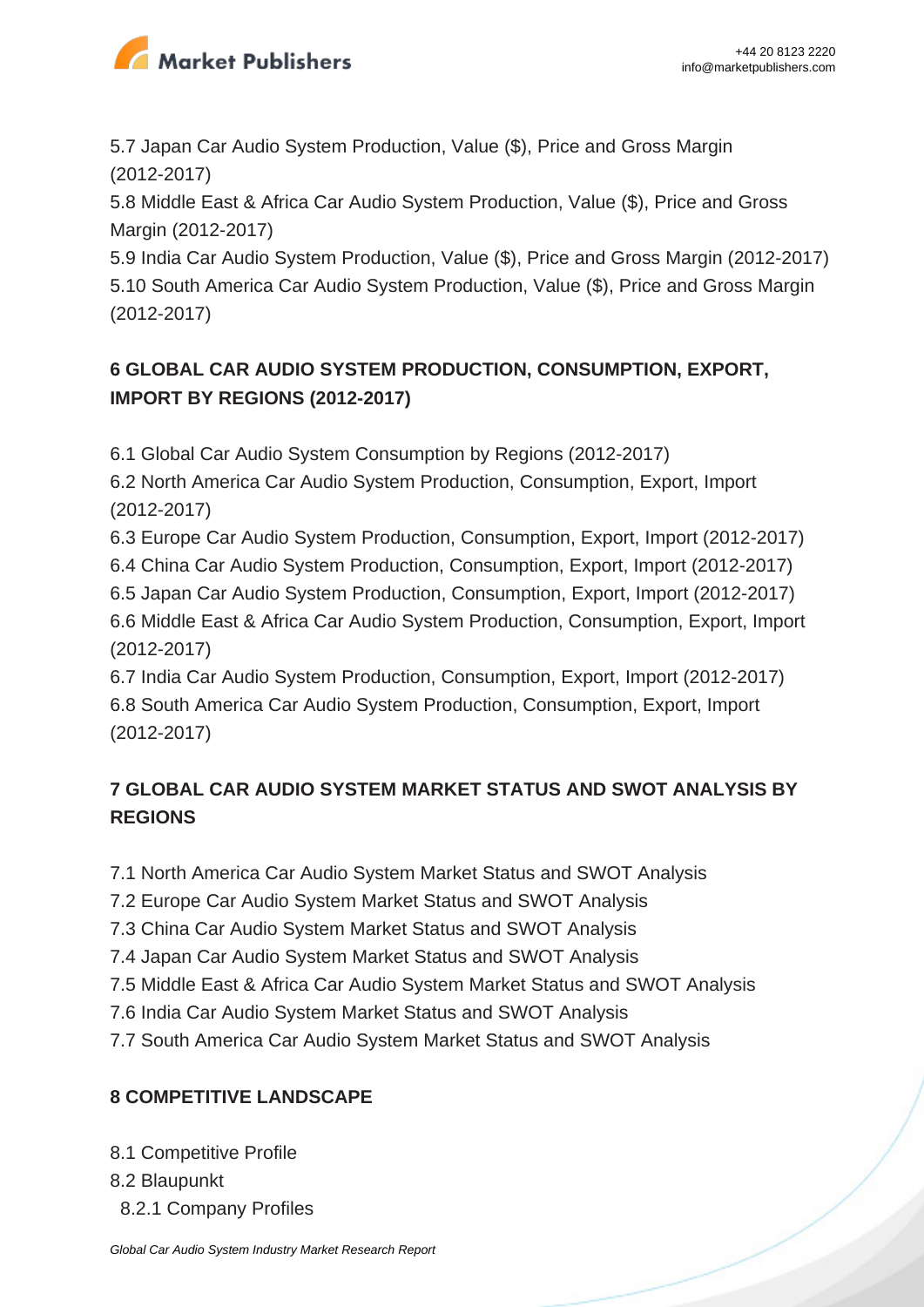

- 8.2.2 Car Audio System Product Introduction and Market Positioning
- 8.2.2.1 Product Introduction
- 8.2.2.2 Market Positioning and Target Customers
- 8.2.3 Blaupunkt Production, Value (\$), Price, Gross Margin 2012-2017E
- 8.2.4 Blaupunkt Market Share of Car Audio System Segmented by Region in 2016

8.3 Panasonic

- 8.3.1 Company Profiles
- 8.3.2 Car Audio System Product Introduction and Market Positioning
- 8.3.2.1 Product Introduction
- 8.3.2.2 Market Positioning and Target Customers
- 8.3.3 Panasonic Production, Value (\$), Price, Gross Margin 2012-2017E
- 8.3.4 Panasonic Market Share of Car Audio System Segmented by Region in 2016

8.4 Delphi

- 8.4.1 Company Profiles
- 8.4.2 Car Audio System Product Introduction and Market Positioning
- 8.4.2.1 Product Introduction
- 8.4.2.2 Market Positioning and Target Customers
- 8.4.3 Delphi Production, Value (\$), Price, Gross Margin 2012-2017E
- 8.4.4 Delphi Market Share of Car Audio System Segmented by Region in 2016
- 8.5 Desay SV Automotive
	- 8.5.1 Company Profiles
	- 8.5.2 Car Audio System Product Introduction and Market Positioning
	- 8.5.2.1 Product Introduction
	- 8.5.2.2 Market Positioning and Target Customers
	- 8.5.3 Desay SV Automotive Production, Value (\$), Price, Gross Margin 2012-2017E

 8.5.4 Desay SV Automotive Market Share of Car Audio System Segmented by Region in 2016

8.6 Foryou

- 8.6.1 Company Profiles
- 8.6.2 Car Audio System Product Introduction and Market Positioning
- 8.6.2.1 Product Introduction
- 8.6.2.2 Market Positioning and Target Customers
- 8.6.3 Foryou Production, Value (\$), Price, Gross Margin 2012-2017E
- 8.6.4 Foryou Market Share of Car Audio System Segmented by Region in 2016

8.7 Visteon

- 8.7.1 Company Profiles
- 8.7.2 Car Audio System Product Introduction and Market Positioning
- 8.7.2.1 Product Introduction
- 8.7.2.2 Market Positioning and Target Customers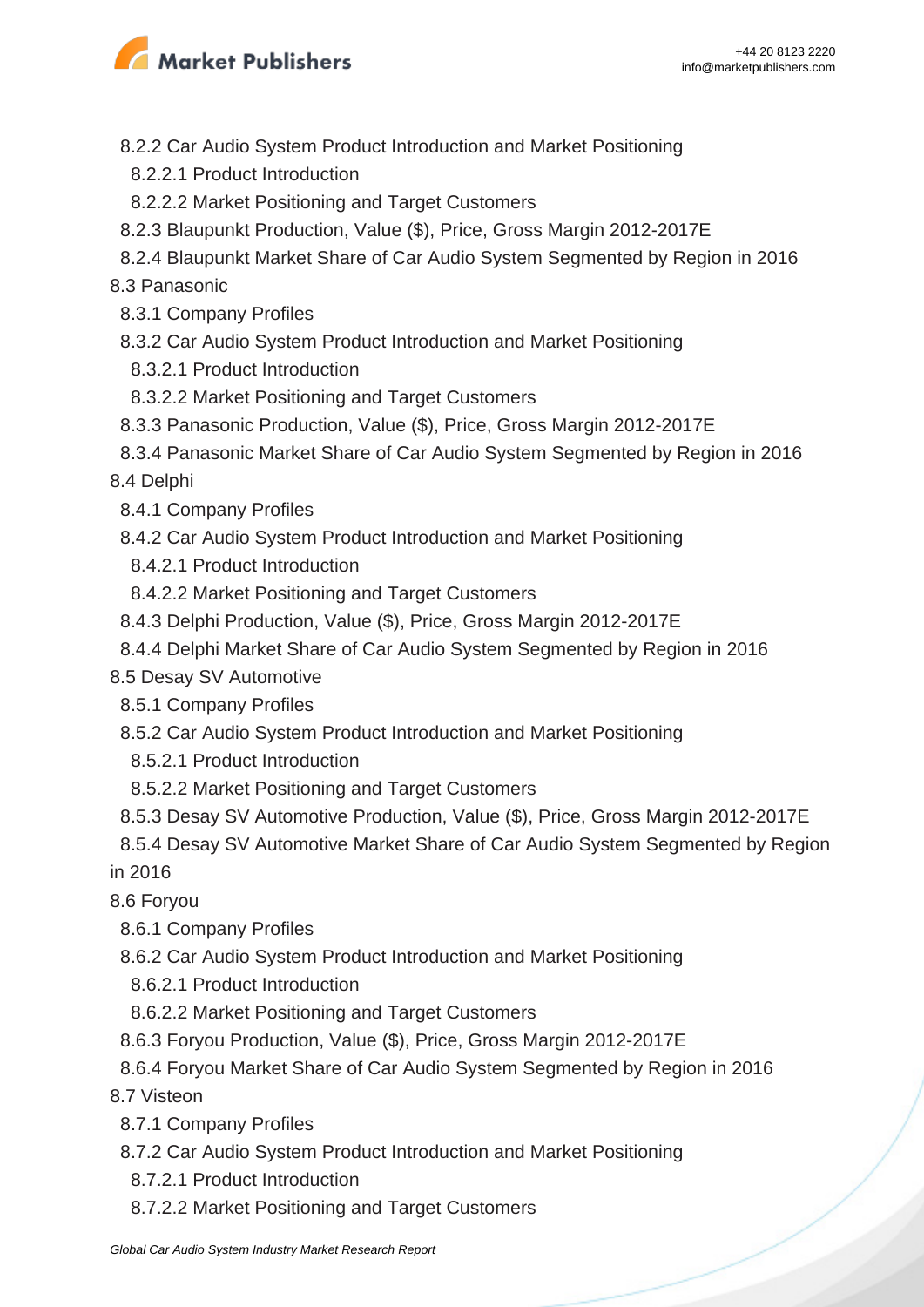

8.7.3 Visteon Production, Value (\$), Price, Gross Margin 2012-2017E

8.7.4 Visteon Market Share of Car Audio System Segmented by Region in 2016

8.8 Burmester

- 8.8.1 Company Profiles
- 8.8.2 Car Audio System Product Introduction and Market Positioning
- 8.8.2.1 Product Introduction
- 8.8.2.2 Market Positioning and Target Customers
- 8.8.3 Burmester Production, Value (\$), Price, Gross Margin 2012-2017E
- 8.8.4 Burmester Market Share of Car Audio System Segmented by Region in 2016

8.9 Continental

- 8.9.1 Company Profiles
- 8.9.2 Car Audio System Product Introduction and Market Positioning
- 8.9.2.1 Product Introduction
- 8.9.2.2 Market Positioning and Target Customers
- 8.9.3 Continental Production, Value (\$), Price, Gross Margin 2012-2017E
- 8.9.4 Continental Market Share of Car Audio System Segmented by Region in 2016

8.10 Harman

- 8.10.1 Company Profiles
- 8.10.2 Car Audio System Product Introduction and Market Positioning
- 8.10.2.1 Product Introduction
- 8.10.2.2 Market Positioning and Target Customers
- 8.10.3 Harman Production, Value (\$), Price, Gross Margin 2012-2017E
- 8.10.4 Harman Market Share of Car Audio System Segmented by Region in 2016
- 8.11 Hyundai MOBIS
	- 8.11.1 Company Profiles
	- 8.11.2 Car Audio System Product Introduction and Market Positioning
	- 8.11.2.1 Product Introduction
	- 8.11.2.2 Market Positioning and Target Customers
	- 8.11.3 Hyundai MOBIS Production, Value (\$), Price, Gross Margin 2012-2017E
- 8.11.4 Hyundai MOBIS Market Share of Car Audio System Segmented by Region in 2016

8.12 Sony

- 8.12.1 Company Profiles
- 8.12.2 Car Audio System Product Introduction and Market Positioning
- 8.12.2.1 Product Introduction
- 8.12.2.2 Market Positioning and Target Customers
- 8.12.3 Sony Production, Value (\$), Price, Gross Margin 2012-2017E
- 8.12.4 Sony Market Share of Car Audio System Segmented by Region in 2016
- 8.13 Clarion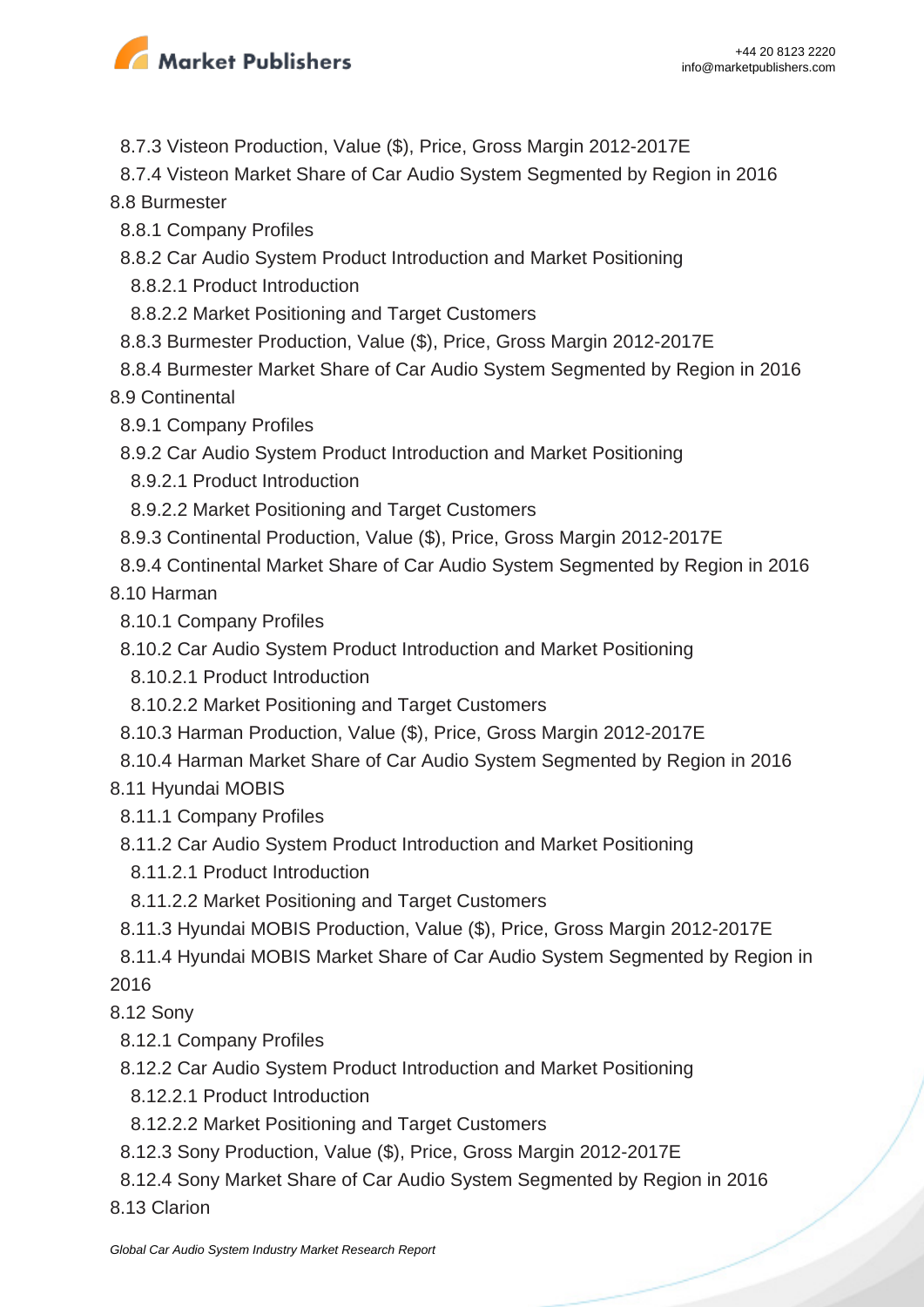

- 8.13.1 Company Profiles
- 8.13.2 Car Audio System Product Introduction and Market Positioning
- 8.13.2.1 Product Introduction
- 8.13.2.2 Market Positioning and Target Customers
- 8.13.3 Clarion Production, Value (\$), Price, Gross Margin 2012-2017E
- 8.13.4 Clarion Market Share of Car Audio System Segmented by Region in 2016

8.14 Focal

- 8.14.1 Company Profiles
- 8.14.2 Car Audio System Product Introduction and Market Positioning
- 8.14.2.1 Product Introduction
- 8.14.2.2 Market Positioning and Target Customers
- 8.14.3 Focal Production, Value (\$), Price, Gross Margin 2012-2017E
- 8.14.4 Focal Market Share of Car Audio System Segmented by Region in 2016
- 8.15 Hangsheng Electronic
- 8.15.1 Company Profiles
- 8.15.2 Car Audio System Product Introduction and Market Positioning
- 8.15.2.1 Product Introduction
- 8.15.2.2 Market Positioning and Target Customers
- 8.15.3 Hangsheng Electronic Production, Value (\$), Price, Gross Margin 2012-2017E
- 8.15.4 Hangsheng Electronic Market Share of Car Audio System Segmented by

Region in 2016

8.16 Alpine

- 8.16.1 Company Profiles
- 8.16.2 Car Audio System Product Introduction and Market Positioning
- 8.16.2.1 Product Introduction
- 8.16.2.2 Market Positioning and Target Customers
- 8.16.3 Alpine Production, Value (\$), Price, Gross Margin 2012-2017E
- 8.16.4 Alpine Market Share of Car Audio System Segmented by Region in 2016
- 8.17 Garmin
- 8.18 JL Audio
- 8.19 Bower & Wilkins
- 8.20 Fujitsu Ten
- 8.21 BOSE
- 8.22 E-LEAD Electronic
- 8.23 Pioneer
- 8.24 Denso
- 8.25 Dynaudio

#### **9 GLOBAL CAR AUDIO SYSTEM MARKET ANALYSIS AND FORECAST BY TYPE**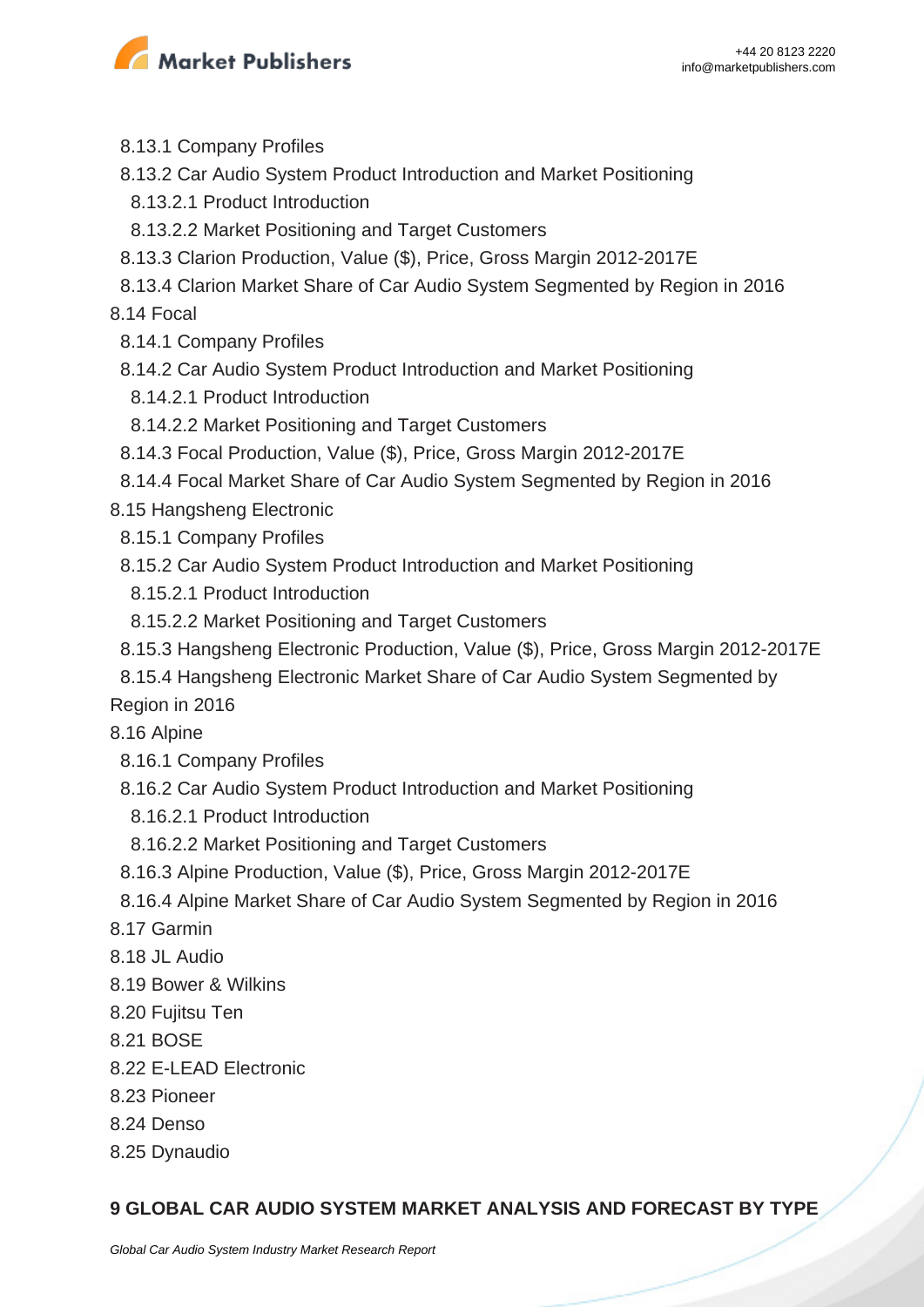

#### **AND APPLICATION**

9.1 Global Car Audio System Market Value (\$) & Volume Forecast, by Type (2017-2022)

9.1.1 Audio Low Market Value (\$) and Volume Forecast (2017-2022)

9.1.2 Display Audio Market Value (\$) and Volume Forecast (2017-2022)

9.2 Global Car Audio System Market Value (\$) & Volume Forecast, by Application (2017-2022)

9.2.1 Passenger Vehicle Market Value (\$) and Volume Forecast (2017-2022)

9.2.2 Commercial Vehicle Market Value (\$) and Volume Forecast (2017-2022)

#### **10 CAR AUDIO SYSTEM MARKET ANALYSIS AND FORECAST BY REGION**

10.1 North America Market Value (\$) and Consumption Forecast (2017-2022)

10.2 Europe Market Value (\$) and Consumption Forecast (2017-2022)

10.3 China Market Value (\$) and Consumption Forecast (2017-2022)

10.4 Japan Market Value (\$) and Consumption Forecast (2017-2022)

10.5 Middle East & Africa Market Value (\$) and Consumption Forecast (2017-2022)

10.6 India Market Value (\$) and Consumption Forecast (2017-2022)

10.7 South America Market Value (\$) and Consumption Forecast (2017-2022)

#### **11 NEW PROJECT FEASIBILITY ANALYSIS**

11.1 Industry Barriers and New Entrants SWOT Analysis

11.2 Analysis and Suggestions on New Project Investment

#### **12 RESEARCH FINDING AND CONCLUSION**

#### **13 APPENDIX**

- 13.1 Discussion Guide
- 13.2 Knowledge Store: Maia Subscription Portal
- 13.3 Research Data Source
- 13.4 Research Assumptions and Acronyms Used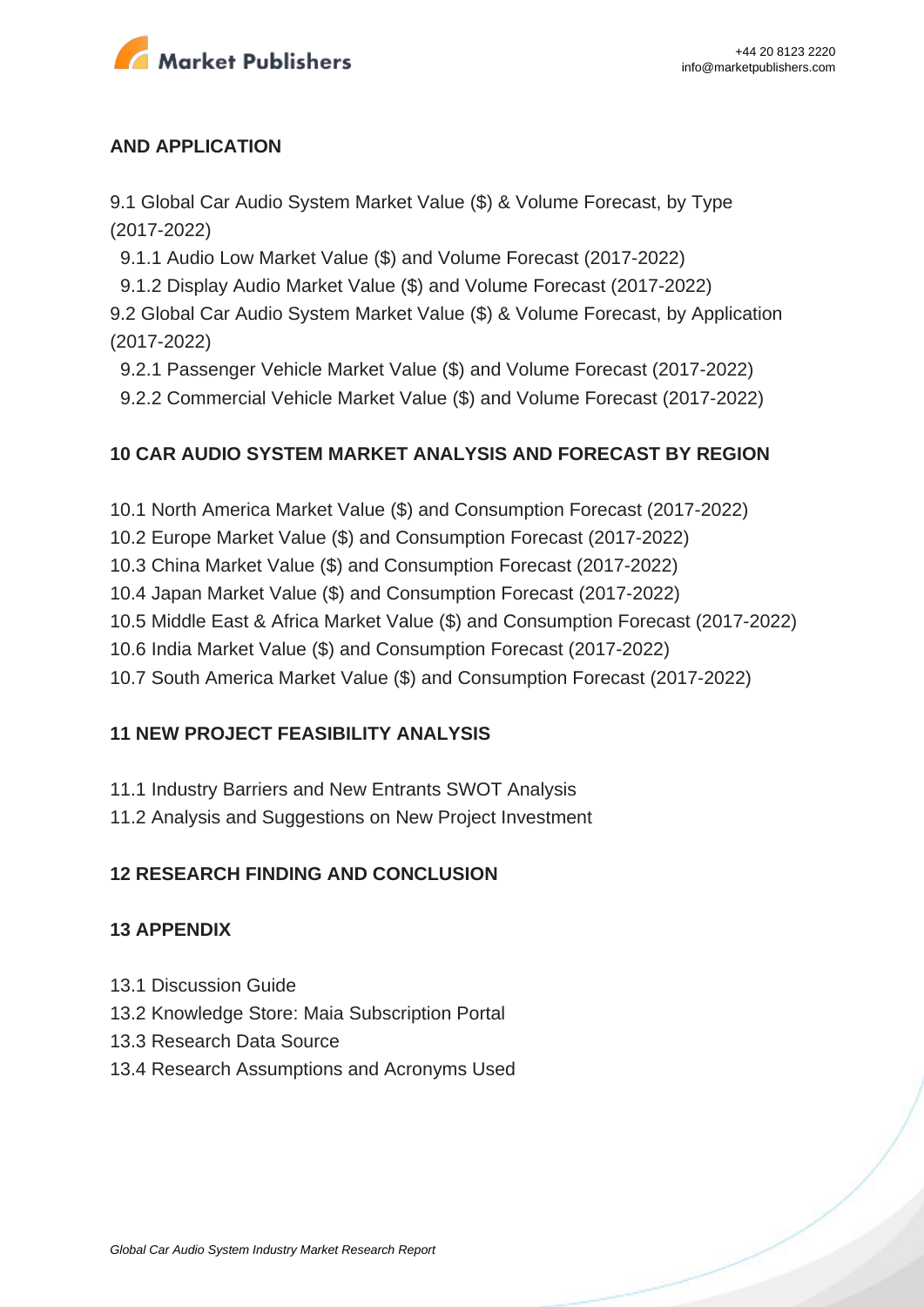

# **List Of Tables**

#### **LIST OF TABLES AND FIGURES**

Figure Product Picture of Car Audio System Table Product Specification of Car Audio System Figure Market Concentration Ratio and Market Maturity Analysis of Car Audio System Figure Global Car Audio System Value (\$) and Growth Rate from 2012-2022 Table Different Types of Car Audio System Figure Global Car Audio System Value (\$) Segment by Type from 2012-2017 Figure Audio Low Picture Figure Display Audio Picture Table Different Applications of Car Audio System Figure Global Car Audio System Value (\$) Segment by Applications from 2012-2017 Figure Passenger Vehicle Picture Figure Commercial Vehicle Picture Table Research Regions of Car Audio System Figure North America Car Audio System Production Value (\$) and Growth Rate (2012-2017) Figure Europe Car Audio System Production Value (\$) and Growth Rate (2012-2017) Table China Car Audio System Production Value (\$) and Growth Rate (2012-2017) Table Japan Car Audio System Production Value (\$) and Growth Rate (2012-2017) Table Middle East & Africa Car Audio System Production Value (\$) and Growth Rate (2012-2017) Table India Car Audio System Production Value (\$) and Growth Rate (2012-2017) Table South America Car Audio System Production Value (\$) and Growth Rate (2012-2017) Table Emerging Countries of Car Audio System Table Growing Market of Car Audio System Figure Industry Chain Analysis of Car Audio System Table Upstream Raw Material Suppliers of Car Audio System with Contact Information Table Major Players Manufacturing Base and Market Share (\$) of Car Audio System in 2016 Table Major Players Car Audio System Product Types in 2016 Figure Production Process of Car Audio System Figure Manufacturing Cost Structure of Car Audio System Figure Channel Status of Car Audio System

Table Major Distributors of Car Audio System with Contact Information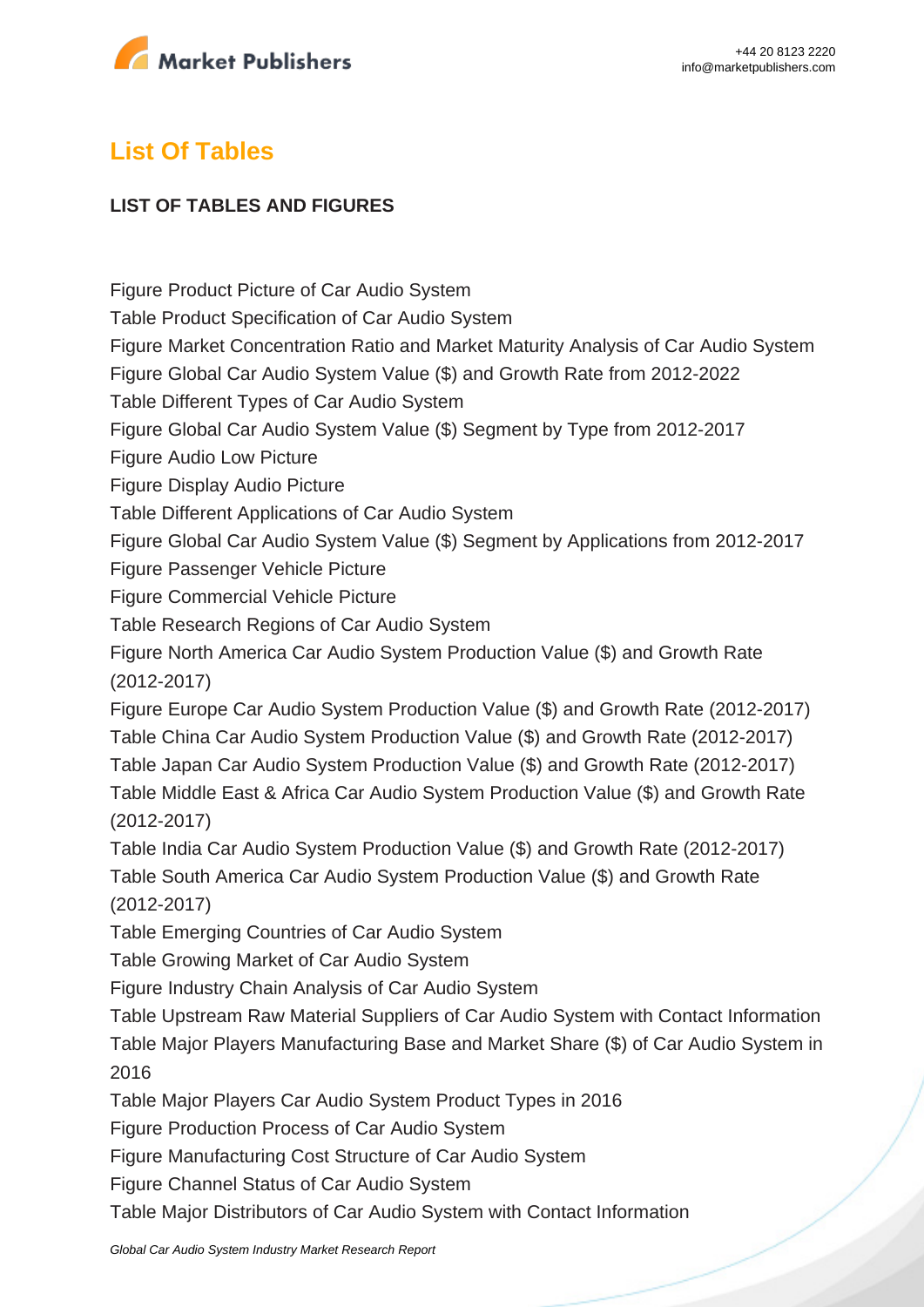

Table Major Downstream Buyers of Car Audio System with Contact Information Table Analysis of Market Status and Feature by Type Table Global Car Audio System Value (\$) by Type (2012-2017) Table Global Car Audio System Value (\$) Share by Type (2012-2017) Figure Global Car Audio System Value (\$) Share by Type (2012-2017) Table Global Car Audio System Production by Type (2012-2017) Table Global Car Audio System Production Share by Type (2012-2017) Figure Global Car Audio System Production Share by Type (2012-2017) Figure Global Car Audio System Value (\$) and Growth Rate of Audio Low Figure Global Car Audio System Value (\$) and Growth Rate of Display Audio Table Global Car Audio System Price by Type (2012-2017) Figure Downstream Market Overview Table Global Car Audio System Consumption by Application (2012-2017) Table Global Car Audio System Consumption Market Share by Application (2012-2017) Figure Global Car Audio System Consumption Market Share by Application (2012-2017) Table Downstream Buyers Introduction by Application Figure Global Car Audio System Consumption and Growth Rate of Passenger Vehicle (2012-2017) Figure Global Car Audio System Consumption and Growth Rate of Commercial Vehicle (2012-2017) Table Global Car Audio System Value (\$) by Region (2012-2017) Table Global Car Audio System Value (\$) Market Share by Region (2012-2017) Figure Global Car Audio System Value (\$) Market Share by Region (2012-2017) Table Global Car Audio System Production by Region (2012-2017) Table Global Car Audio System Production Market Share by Region (2012-2017) Figure Global Car Audio System Production Market Share by Region (2012-2017) Table Global Car Audio System Production, Value (\$), Price and Gross Margin (2012-2017) Table North America Car Audio System Production, Value (\$), Price and Gross Margin (2012-2017) Table Europe Car Audio System Production, Value (\$), Price and Gross Margin (2012-2017) Table China Car Audio System Production, Value (\$), Price and Gross Margin (2012-2017) Table Japan Car Audio System Production, Value (\$), Price and Gross Margin (2012-2017) Table Middle East & Africa Car Audio System Production, Value (\$), Price and Gross Margin (2012-2017)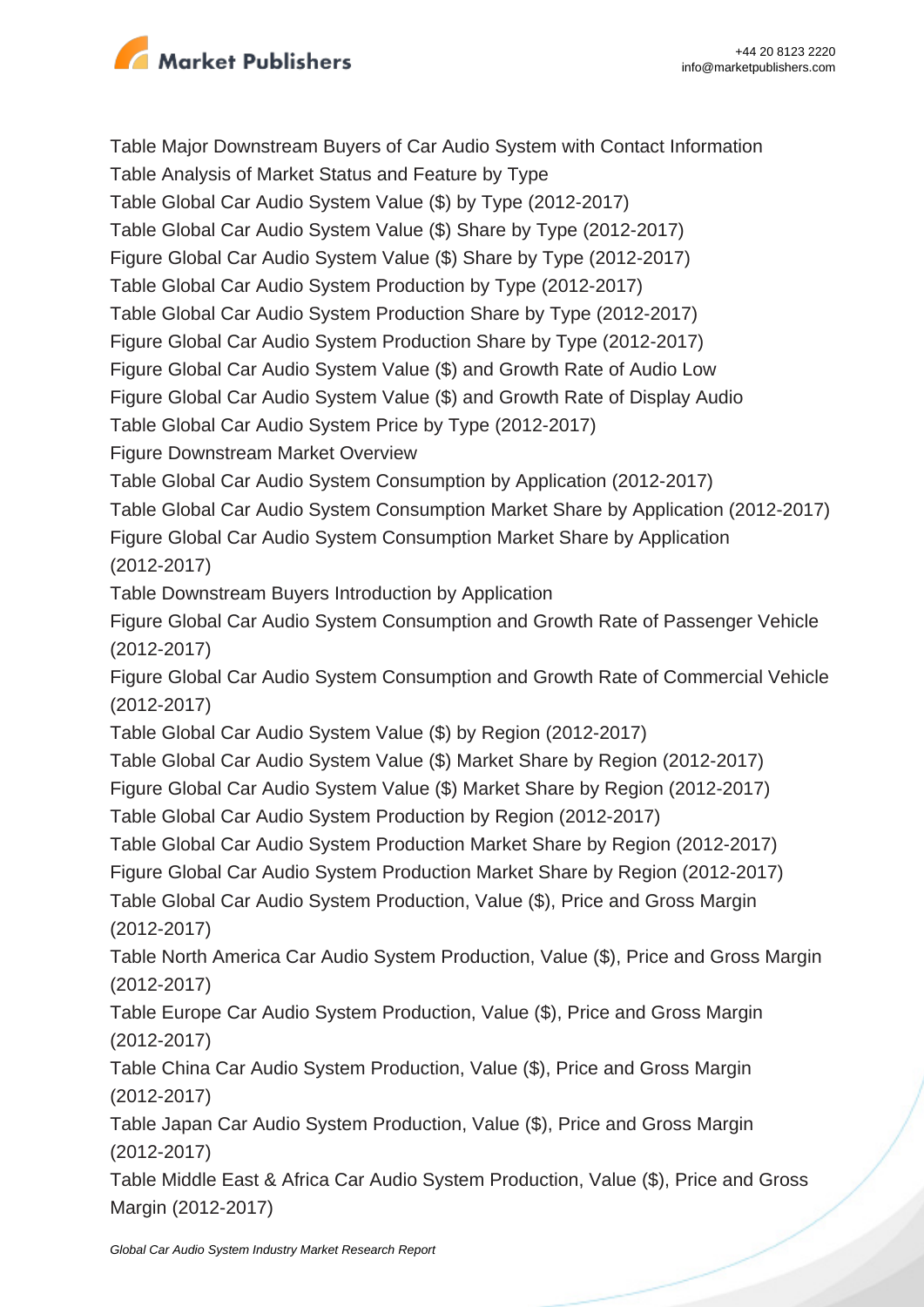

Table India Car Audio System Production, Value (\$), Price and Gross Margin (2012-2017)

Table South America Car Audio System Production, Value (\$), Price and Gross Margin (2012-2017)

Table Global Car Audio System Consumption by Regions (2012-2017)

Figure Global Car Audio System Consumption Share by Regions (2012-2017)

Table North America Car Audio System Production, Consumption, Export, Import (2012-2017)

Table Europe Car Audio System Production, Consumption, Export, Import (2012-2017) Table China Car Audio System Production, Consumption, Export, Import (2012-2017) Table Japan Car Audio System Production, Consumption, Export, Import (2012-2017) Table Middle East & Africa Car Audio System Production, Consumption, Export, Import (2012-2017)

Table India Car Audio System Production, Consumption, Export, Import (2012-2017) Table South America Car Audio System Production, Consumption, Export, Import (2012-2017)

Figure North America Car Audio System Production and Growth Rate Analysis Figure North America Car Audio System Consumption and Growth Rate Analysis Figure North America Car Audio System SWOT Analysis

Figure Europe Car Audio System Production and Growth Rate Analysis

Figure Europe Car Audio System Consumption and Growth Rate Analysis

Figure Europe Car Audio System SWOT Analysis

Figure China Car Audio System Production and Growth Rate Analysis

Figure China Car Audio System Consumption and Growth Rate Analysis

Figure China Car Audio System SWOT Analysis

Figure Japan Car Audio System Production and Growth Rate Analysis

Figure Japan Car Audio System Consumption and Growth Rate Analysis

Figure Japan Car Audio System SWOT Analysis

Figure Middle East & Africa Car Audio System Production and Growth Rate Analysis

Figure Middle East & Africa Car Audio System Consumption and Growth Rate Analysis

Figure Middle East & Africa Car Audio System SWOT Analysis

Figure India Car Audio System Production and Growth Rate Analysis

Figure India Car Audio System Consumption and Growth Rate Analysis

Figure India Car Audio System SWOT Analysis

Figure South America Car Audio System Production and Growth Rate Analysis

Figure South America Car Audio System Consumption and Growth Rate Analysis

Figure South America Car Audio System SWOT Analysis

Figure Competitive Matrix and Pattern Characteristics of Car Audio System Market Figure Top 3 Market Share of Car Audio System Companies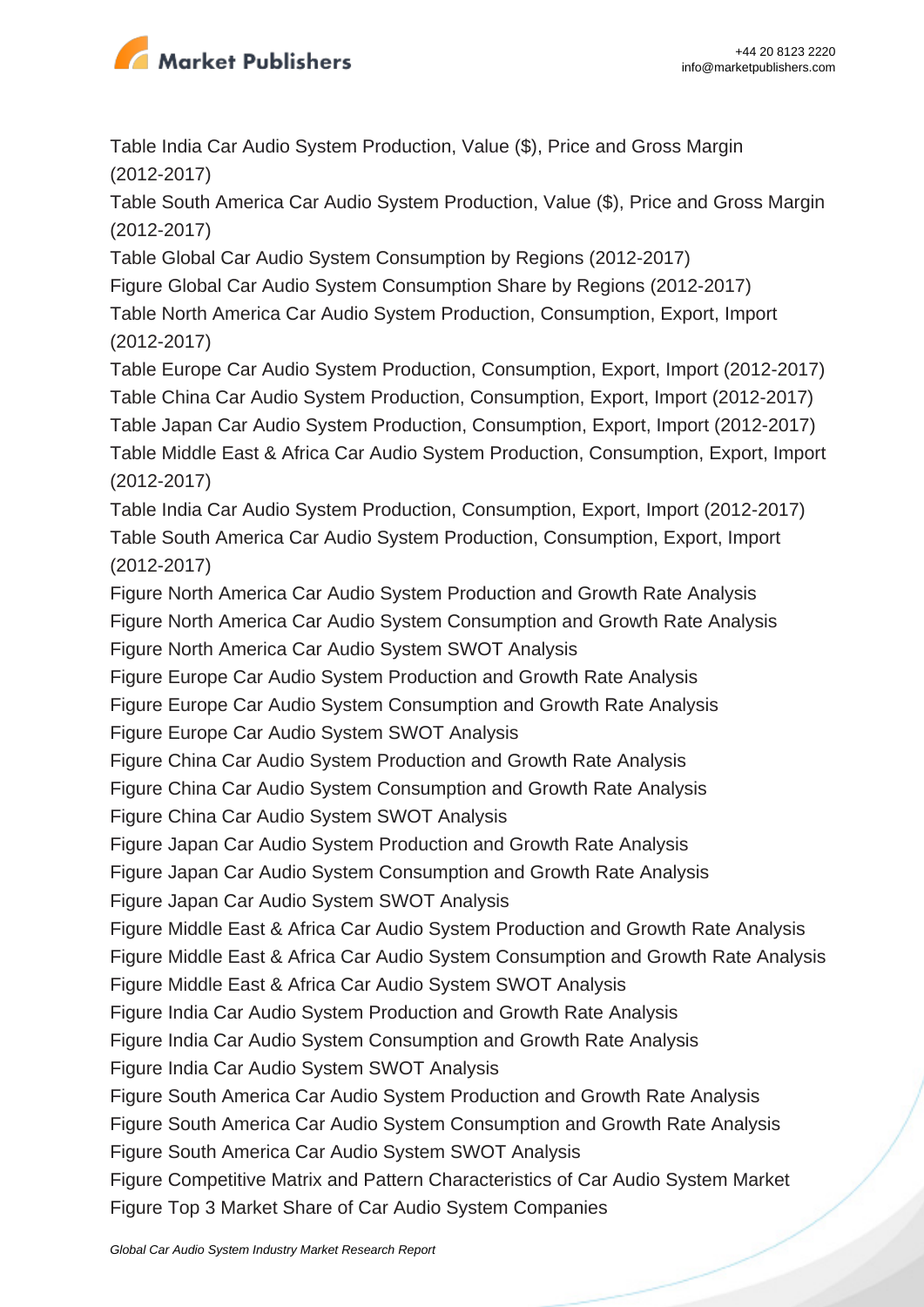

Figure Top 6 Market Share of Car Audio System Companies

Table Mergers, Acquisitions and Expansion Analysis

Table Company Profiles

Table Product Introduction

Table Market Positioning and Target Customers

Table Blaupunkt Production, Value (\$), Price, Gross Margin 2012-2017E

Figure Blaupunkt Production and Growth Rate

Figure Blaupunkt Value (\$) Market Share 2012-2017E

Figure Blaupunkt Market Share of Car Audio System Segmented by Region in 2016

Table Company Profiles

Table Product Introduction

Table Market Positioning and Target Customers

Table Panasonic Production, Value (\$), Price, Gross Margin 2012-2017E

Figure Panasonic Production and Growth Rate

Figure Panasonic Value (\$) Market Share 2012-2017E

Figure Panasonic Market Share of Car Audio System Segmented by Region in 2016

Table Company Profiles

Table Product Introduction

Table Market Positioning and Target Customers

Table Delphi Production, Value (\$), Price, Gross Margin 2012-2017E

Figure Delphi Production and Growth Rate

Figure Delphi Value (\$) Market Share 2012-2017E

Figure Delphi Market Share of Car Audio System Segmented by Region in 2016

Table Company Profiles

Table Product Introduction

Table Market Positioning and Target Customers

Table Desay SV Automotive Production, Value (\$), Price, Gross Margin 2012-2017E

Figure Desay SV Automotive Production and Growth Rate

Figure Desay SV Automotive Value (\$) Market Share 2012-2017E

Figure Desay SV Automotive Market Share of Car Audio System Segmented by Region in 2016

Table Company Profiles

Table Product Introduction

Table Market Positioning and Target Customers

Table Foryou Production, Value (\$), Price, Gross Margin 2012-2017E

Figure Foryou Production and Growth Rate

Figure Foryou Value (\$) Market Share 2012-2017E

Figure Foryou Market Share of Car Audio System Segmented by Region in 2016 Table Company Profiles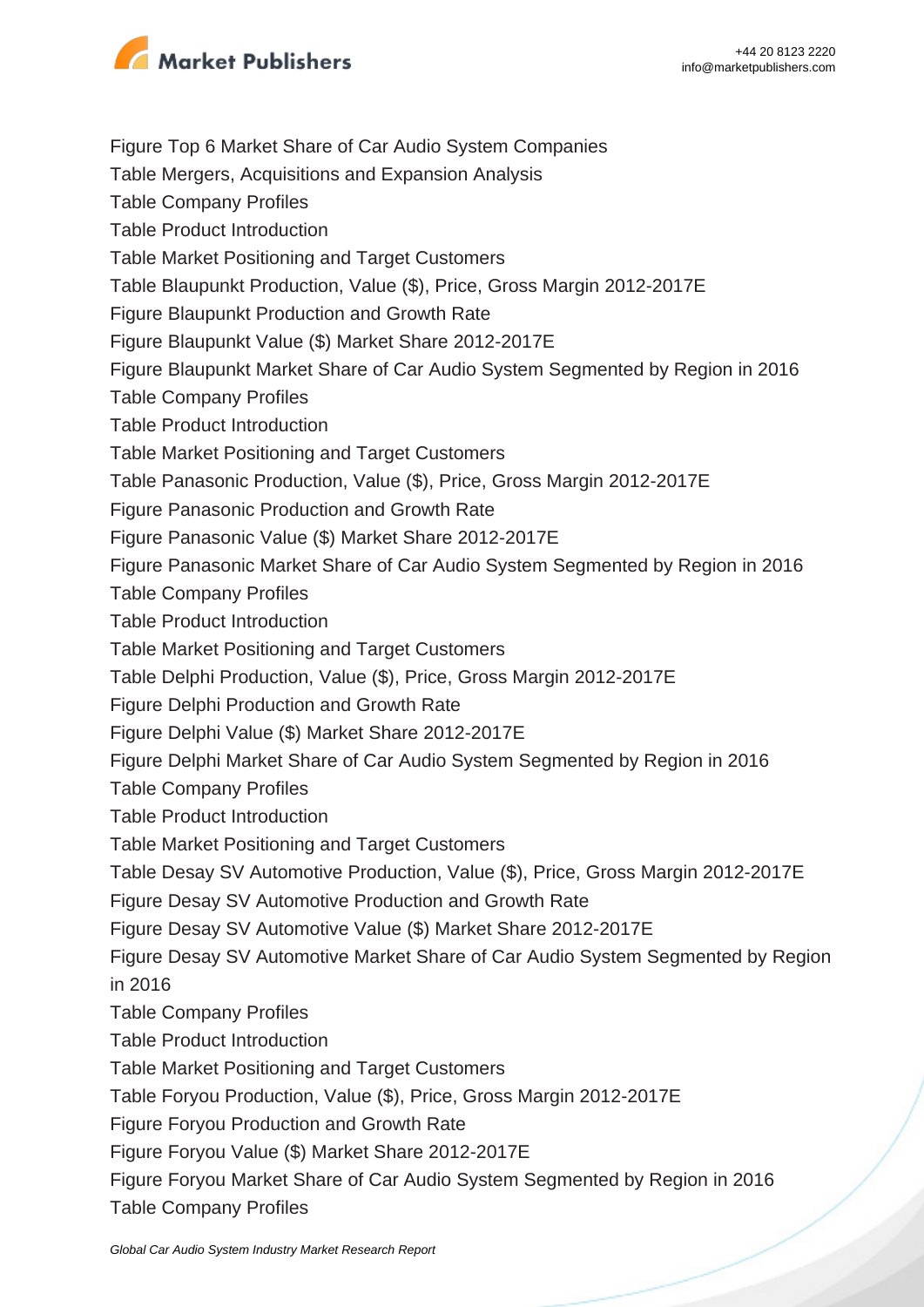

Table Product Introduction Table Market Positioning and Target Customers Table Visteon Production, Value (\$), Price, Gross Margin 2012-2017E Figure Visteon Production and Growth Rate Figure Visteon Value (\$) Market Share 2012-2017E Figure Visteon Market Share of Car Audio System Segmented by Region in 2016 Table Company Profiles Table Product Introduction Table Market Positioning and Target Customers Table Burmester Production, Value (\$), Price, Gross Margin 2012-2017E Figure Burmester Production and Growth Rate Figure Burmester Value (\$) Market Share 2012-2017E Figure Burmester Market Share of Car Audio System Segmented by Region in 2016 Table Company Profiles Table Product Introduction Table Market Positioning and Target Customers Table Continental Production, Value (\$), Price, Gross Margin 2012-2017E Figure Continental Production and Growth Rate Figure Continental Value (\$) Market Share 2012-2017E Figure Continental Market Share of Car Audio System Segmented by Region in 2016 Table Company Profiles Table Product Introduction Table Market Positioning and Target Customers Table Harman Production, Value (\$), Price, Gross Margin 2012-2017E Figure Harman Production and Growth Rate Figure Harman Value (\$) Market Share 2012-2017E Figure Harman Market Share of Car Audio System Segmented by Region in 2016 Table Company Profiles Table Product Introduction Table Market Positioning and Target Customers Table Hyundai MOBIS Production, Value (\$), Price, Gross Margin 2012-2017E Figure Hyundai MOBIS Production and Growth Rate Figure Hyundai MOBIS Value (\$) Market Share 2012-2017E Figure Hyundai MOBIS Market Share of Car Audio System Segmented by Region in 2016 Table Company Profiles Table Product Introduction Table Market Positioning and Target Customers Table Sony Production, Value (\$), Price, Gross Margin 2012-2017E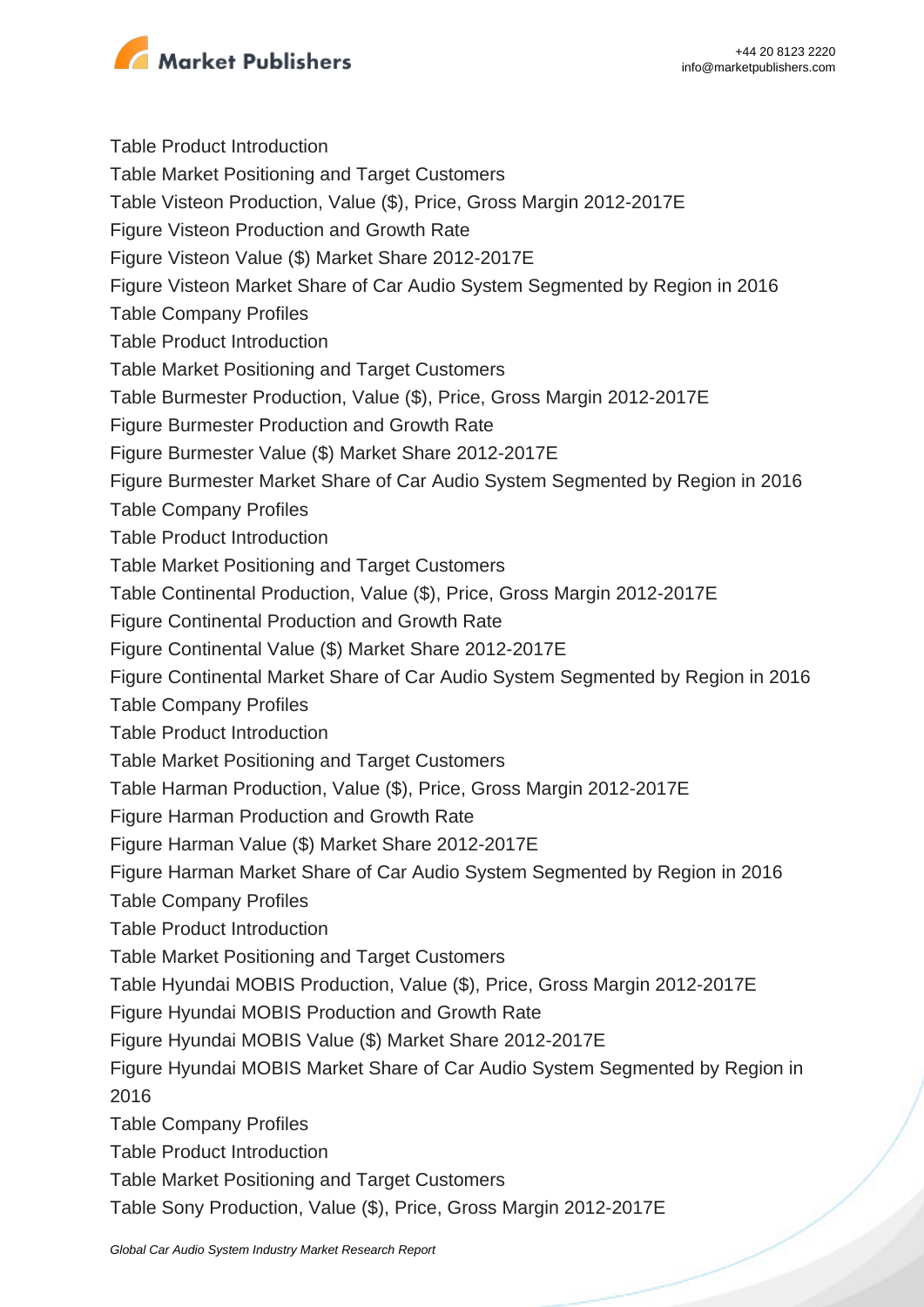

Figure Sony Production and Growth Rate

Figure Sony Value (\$) Market Share 2012-2017E

Figure Sony Market Share of Car Audio System Segmented by Region in 2016

Table Company Profiles

Table Product Introduction

Table Market Positioning and Target Customers

Table Clarion Production, Value (\$), Price, Gross Margin 2012-2017E

Figure Clarion Production and Growth Rate

Figure Clarion Value (\$) Market Share 2012-2017E

Figure Clarion Market Share of Car Audio System Segmented by Region in 2016

Table Company Profiles

Table Product Introduction

Table Market Positioning and Target Customers

Table Focal Production, Value (\$), Price, Gross Margin 2012-2017E

Figure Focal Production and Growth Rate

Figure Focal Value (\$) Market Share 2012-2017E

Figure Focal Market Share of Car Audio System Segmented by Region in 2016

Table Company Profiles

Table Product Introduction

Table Market Positioning and Target Customers

Table Hangsheng Electronic Production, Value (\$), Price, Gross Margin 2012-2017E

Figure Hangsheng Electronic Production and Growth Rate

Figure Hangsheng Electronic Value (\$) Market Share 2012-2017E

Figure Hangsheng Electronic Market Share of Car Audio System Segmented by Region in 2016

Table Company Profiles

Table Product Introduction

Table Market Positioning and Target Customers

Table Alpine Production, Value (\$), Price, Gross Margin 2012-2017E

Figure Alpine Production and Growth Rate

Figure Alpine Value (\$) Market Share 2012-2017E

Figure Alpine Market Share of Car Audio System Segmented by Region in 2016

Table Company Profiles

Table Product Introduction

Table Market Positioning and Target Customers

Table Garmin Production, Value (\$), Price, Gross Margin 2012-2017E

Figure Garmin Production and Growth Rate

Figure Garmin Value (\$) Market Share 2012-2017E

Figure Garmin Market Share of Car Audio System Segmented by Region in 2016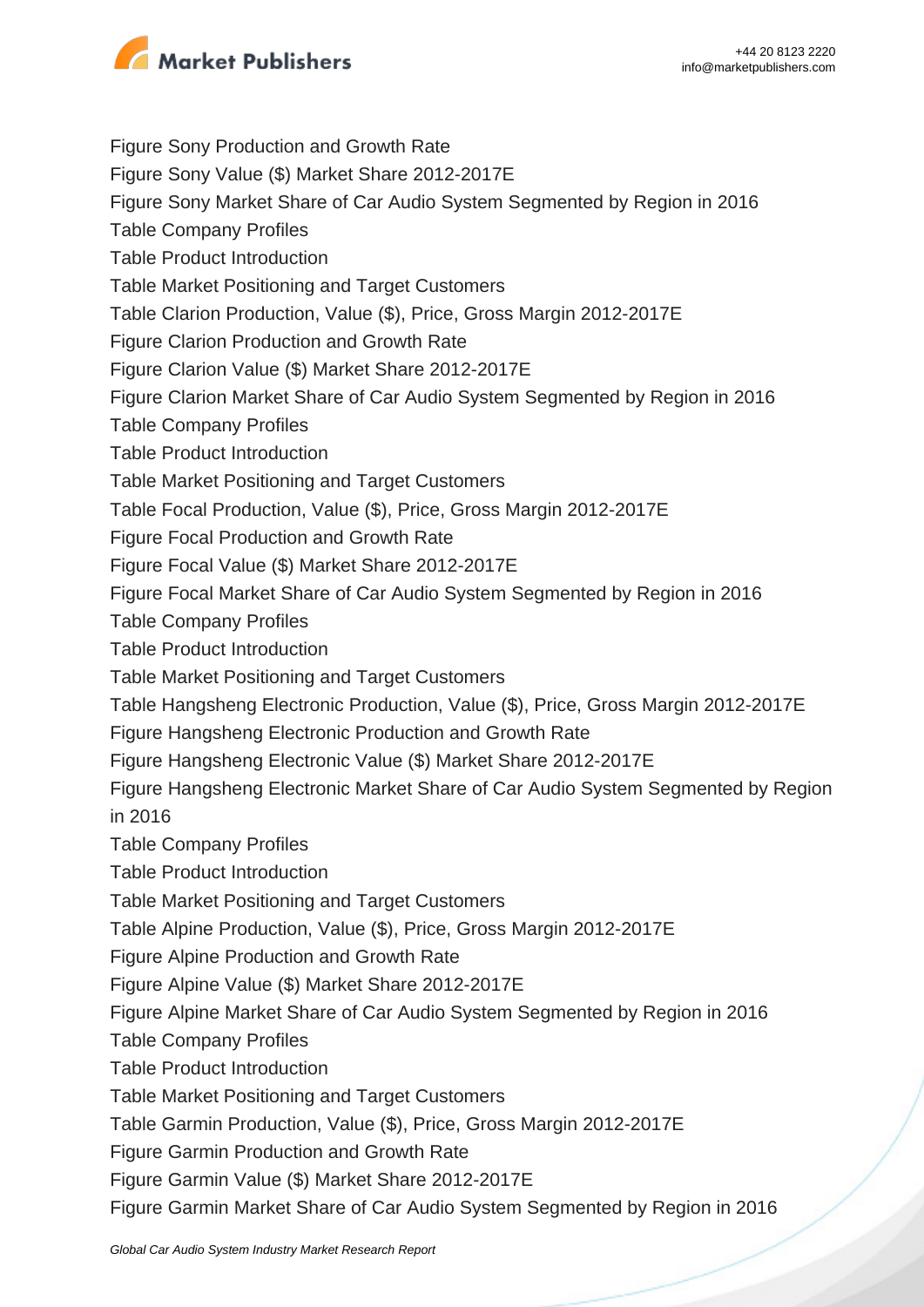

Table Company Profiles Table Product Introduction Table Market Positioning and Target Customers Table JL Audio Production, Value (\$), Price, Gross Margin 2012-2017E Figure JL Audio Production and Growth Rate Figure JL Audio Value (\$) Market Share 2012-2017E Figure JL Audio Market Share of Car Audio System Segmented by Region in 2016 Table Company Profiles Table Product Introduction Table Market Positioning and Target Customers Table Bower & Wilkins Production, Value (\$), Price, Gross Margin 2012-2017E Figure Bower & Wilkins Production and Growth Rate Figure Bower & Wilkins Value (\$) Market Share 2012-2017E Figure Bower & Wilkins Market Share of Car Audio System Segmented by Region in 2016 Table Company Profiles Table Product Introduction Table Market Positioning and Target Customers Table Fujitsu Ten Production, Value (\$), Price, Gross Margin 2012-2017E Figure Fujitsu Ten Production and Growth Rate Figure Fujitsu Ten Value (\$) Market Share 2012-2017E Figure Fujitsu Ten Market Share of Car Audio System Segmented by Region in 2016 Table Company Profiles Table Product Introduction Table Market Positioning and Target Customers Table BOSE Production, Value (\$), Price, Gross Margin 2012-2017E Figure BOSE Production and Growth Rate Figure BOSE Value (\$) Market Share 2012-2017E Figure BOSE Market Share of Car Audio System Segmented by Region in 2016 Table Company Profiles Table Product Introduction Table Market Positioning and Target Customers Table E-LEAD Electronic Production, Value (\$), Price, Gross Margin 2012-2017E Figure E-LEAD Electronic Production and Growth Rate Figure E-LEAD Electronic Value (\$) Market Share 2012-2017E Figure E-LEAD Electronic Market Share of Car Audio System Segmented by Region in 2016 Table Company Profiles

Table Product Introduction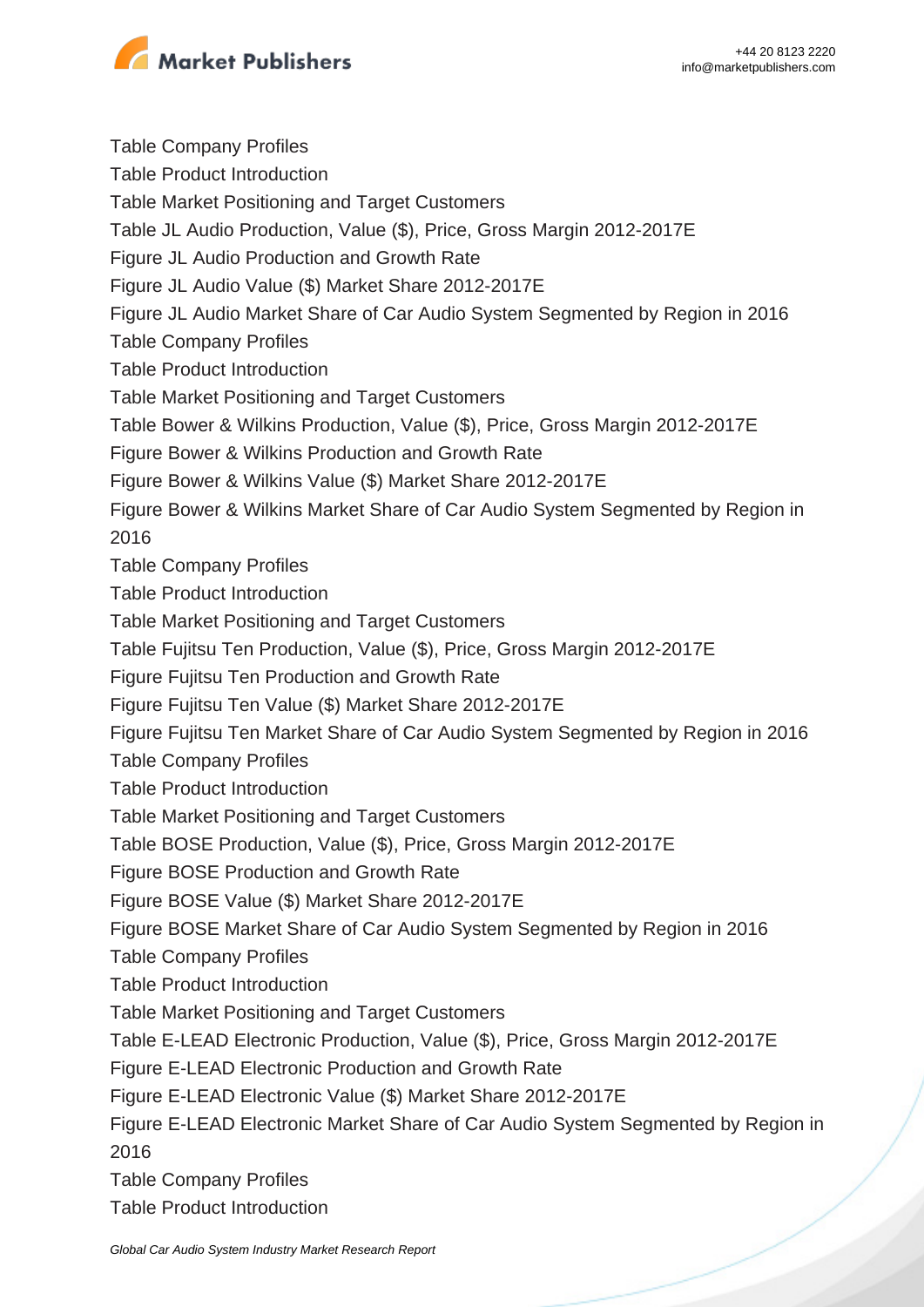

Table Market Positioning and Target Customers Table Pioneer Production, Value (\$), Price, Gross Margin 2012-2017E Figure Pioneer Production and Growth Rate Figure Pioneer Value (\$) Market Share 2012-2017E Figure Pioneer Market Share of Car Audio System Segmented by Region in 2016 Table Company Profiles Table Product Introduction Table Market Positioning and Target Customers Table Denso Production, Value (\$), Price, Gross Margin 2012-2017E Figure Denso Production and Growth Rate Figure Denso Value (\$) Market Share 2012-2017E Figure Denso Market Share of Car Audio System Segmented by Region in 2016 Table Company Profiles Table Product Introduction Table Market Positioning and Target Customers Table Dynaudio Production, Value (\$), Price, Gross Margin 2012-2017E Figure Dynaudio Production and Growth Rate Figure Dynaudio Value (\$) Market Share 2012-2017E Figure Dynaudio Market Share of Car Audio System Segmented by Region in 2016 Table Global Car Audio System Market Value (\$) Forecast, by Type Table Global Car Audio System Market Volume Forecast, by Type Figure Global Car Audio System Market Value (\$) and Growth Rate Forecast of Audio Low (2017-2022) Figure Global Car Audio System Market Volume and Growth Rate Forecast of Audio Low (2017-2022) Figure Global Car Audio System Market Value (\$) and Growth Rate Forecast of Display Audio (2017-2022) Figure Global Car Audio System Market Volume and Growth Rate Forecast of Display Audio (2017-2022) Table Global Market Value (\$) Forecast by Application (2017-2022) Table Global Market Volume Forecast by Application (2017-2022) Figure Global Car Audio System Consumption and Growth Rate of Passenger Vehicle (2012-2017) Figure Global Car Audio System Consumption and Growth Rate of Commercial Vehicle (2012-2017) Figure Market Value (\$) and Growth Rate Forecast of Commercial Vehicle (2017-2022) Figure Market Volume and Growth Rate Forecast of Commercial Vehicle (2017-2022) Figure North America Market Value (\$) and Growth Rate Forecast (2017-2022)

Table North America Consumption and Growth Rate Forecast (2017-2022)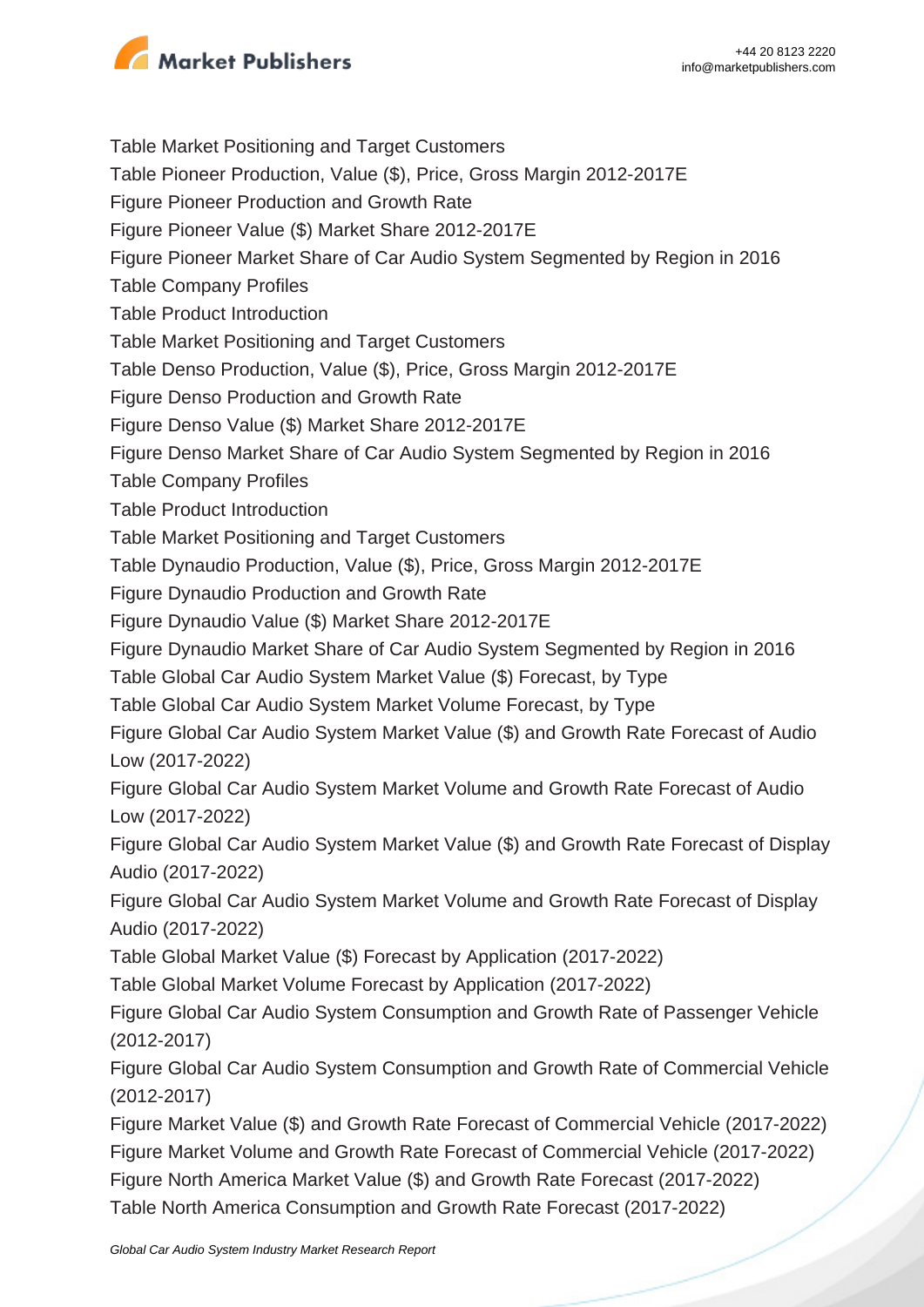

Figure Europe Market Value (\$) and Growth Rate Forecast (2017-2022) Table Europe Consumption and Growth Rate Forecast (2017-2022) Figure China Market Value (\$) and Growth Rate Forecast (2017-2022) Table China Consumption and Growth Rate Forecast (2017-2022) Figure Japan Market Value (\$) and Growth Rate Forecast (2017-2022) Table Japan Consumption and Growth Rate Forecast (2017-2022) Figure Middle East & Africa Market Value (\$) and Growth Rate Forecast (2017-2022) Table Middle East & Africa Consumption and Growth Rate Forecast (2017-2022) Figure India Market Value (\$) and Growth Rate Forecast (2017-2022) Table India Consumption and Growth Rate Forecast (2017-2022) Figure South America Market Value (\$) and Growth Rate Forecast (2017-2022) Table South America Consumption and Growth Rate Forecast (2017-2022) Figure Industry Resource/Technology/Labor Importance Analysis Table New Entrants SWOT Analysis Table New Project Analysis of Investment Recovery